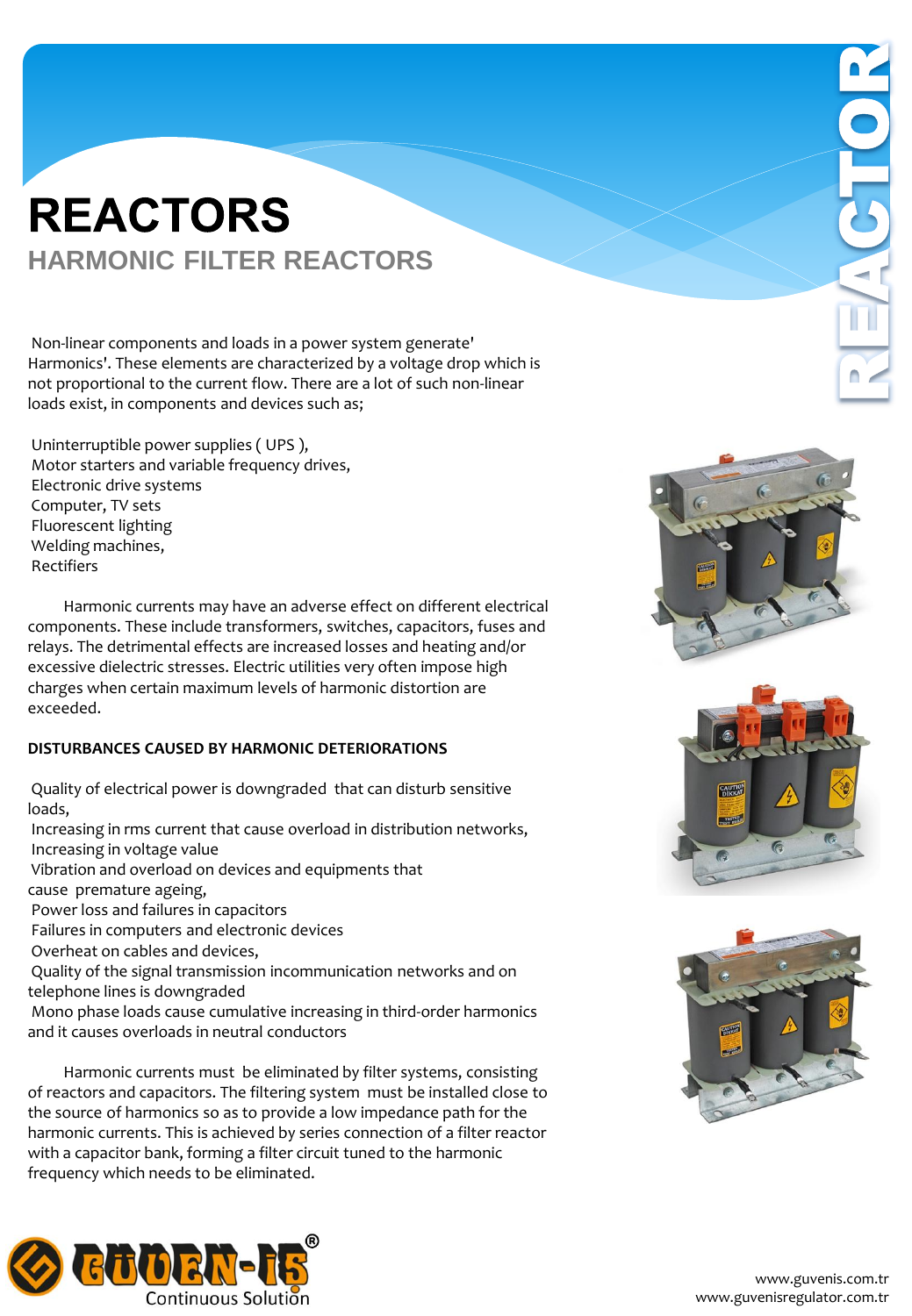#### **Harmonic currents of a compensation system - without harmonic filter**



**Harmonic currents of a compensation system - with harmonic filter**



Choosing correct filters for the capacitors in a compensation system is crucial because choosing incorrect filter for the capacitor may shift the resonance frequency of the system and it decreases the efficiency of the compensation system.

 Output voltage value of a harmonic filter is higher than its input value. Capacitor's voltage value must be chosen according to the filter's output voltage; otherwise the capacitor will be damaged due to the higher output voltage of the filter and keep in mind that in the industrial fields the mains voltage is higher during night.

 Designing most effective detuned filter reactor for the compensation system the following information must be given;

- **1.** Utility voltage value
- **2.** Resonance frequency value (134, 189, 210 Hz, or specify)
- **3.** Power and voltage values of the capacitors

#### **ROUTINE TESTS**

Following 1... 5 tests are the routine tests that are performed for each filter during the manufacturing process and the other tests (6,7 and 8) are performed upon request.

- **1.** Inductance test
- **2.** Current test
- **3.** Resistance Test
- **4.** Impulse voltage withstand test
- **5.** One minute Insulation voltage withstand test ( AC )
- **6.** Short circuit withstand test
- **7.** Temperature rise Test
- **8.** Sound level test

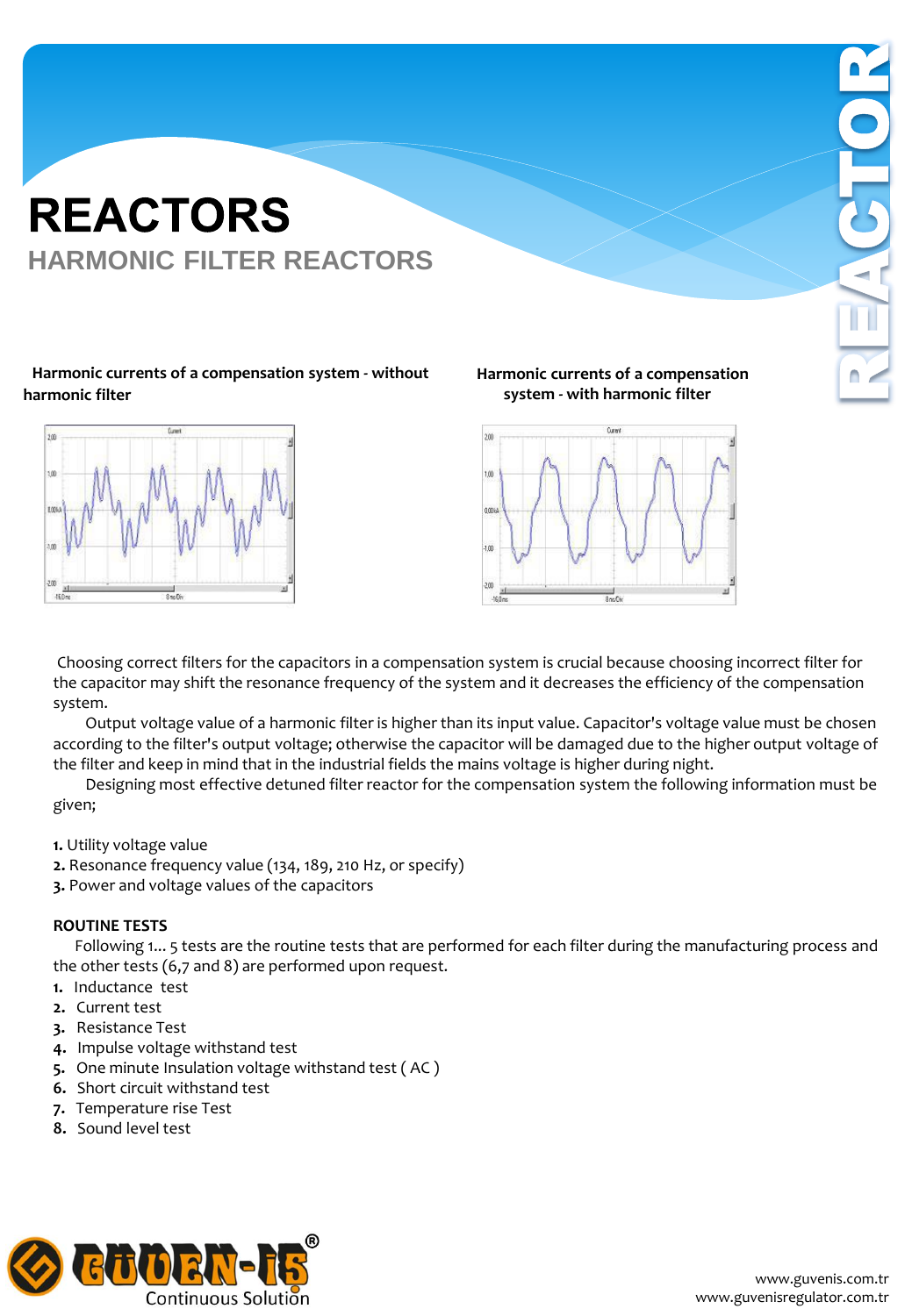### **THECHNICAL SPECIFICATIONS**

| <b>STANDARDS</b>               | EN 61558-1, EN 61558 2-20, EN 60289, EN 60076-6, CE conformity             |
|--------------------------------|----------------------------------------------------------------------------|
| <b>DESIGN</b>                  | Air gapped design                                                          |
| Inominal Power                 | Single phase 0,10 - 10 kVAr, Three phase 0,5 - 100 kVAr                    |
| <b>INOMINAL INPUT VOLTAGE</b>  | 230 VAC  1000 VAC                                                          |
| NOMINAL FREQUENCY              | 50 Hz (60 Hz optional)                                                     |
| <b>RESONANCE FREQUENCIES</b>   | 134 Hz p = %14 189 Hz p = % 7 210 Hz p = %5,67                             |
| TOLERANCE OF INDUCTANCE        | $±$ % 3                                                                    |
| LINEARITY RANGE                | from $1,6$ In to $2,2$ In                                                  |
| MAGNETIC CIRCUIT               | 0,35 mm- high grade iron core                                              |
| <b>WINDINGS</b>                | Electrolytic copper or aluminum wire - foil                                |
| <b>CONNECTIONS</b>             | Transformer terminal blocks, rail terminals, copper cable lugs, copper bar |
| PROTECTION ( electricity)      | Thermistor 90 °C 1 NK contact                                              |
| <b>PROTECTION CLASS</b>        | IP 00                                                                      |
| <b>INSULATION TEST VOLTAGE</b> | 3000 VAC (Windings-metal core)                                             |
| <b>INSULATION CLASS</b>        | 1. class, upon request; F 155 °C or H 180 °C                               |
| <b>THERMAL CLASS</b>           | Ta 55 °C / F or Ta 60 °C / H                                               |
| <b>IMPREGNATION</b>            | Upon request F or H class varnish vacuum impregnation                      |
| <b>COOLING</b>                 | <b>Natural</b>                                                             |
| <b>HUMIDITY</b>                | %95 non-condensing (DIN 40040)                                             |
| <b>OPERATING ALTITUDE</b>      | $0 - 2000$ m                                                               |
| <b>AMBIENT TEMPERATURE</b>     | $-10$ °C  + 40 °C                                                          |
| <b>STORING TEMPERATURE</b>     | $-10$ °C  + 70 °C                                                          |
| <b>ISPECIAL DESIGN</b>         | Special design is possible upon request.                                   |



I

 $\blacksquare$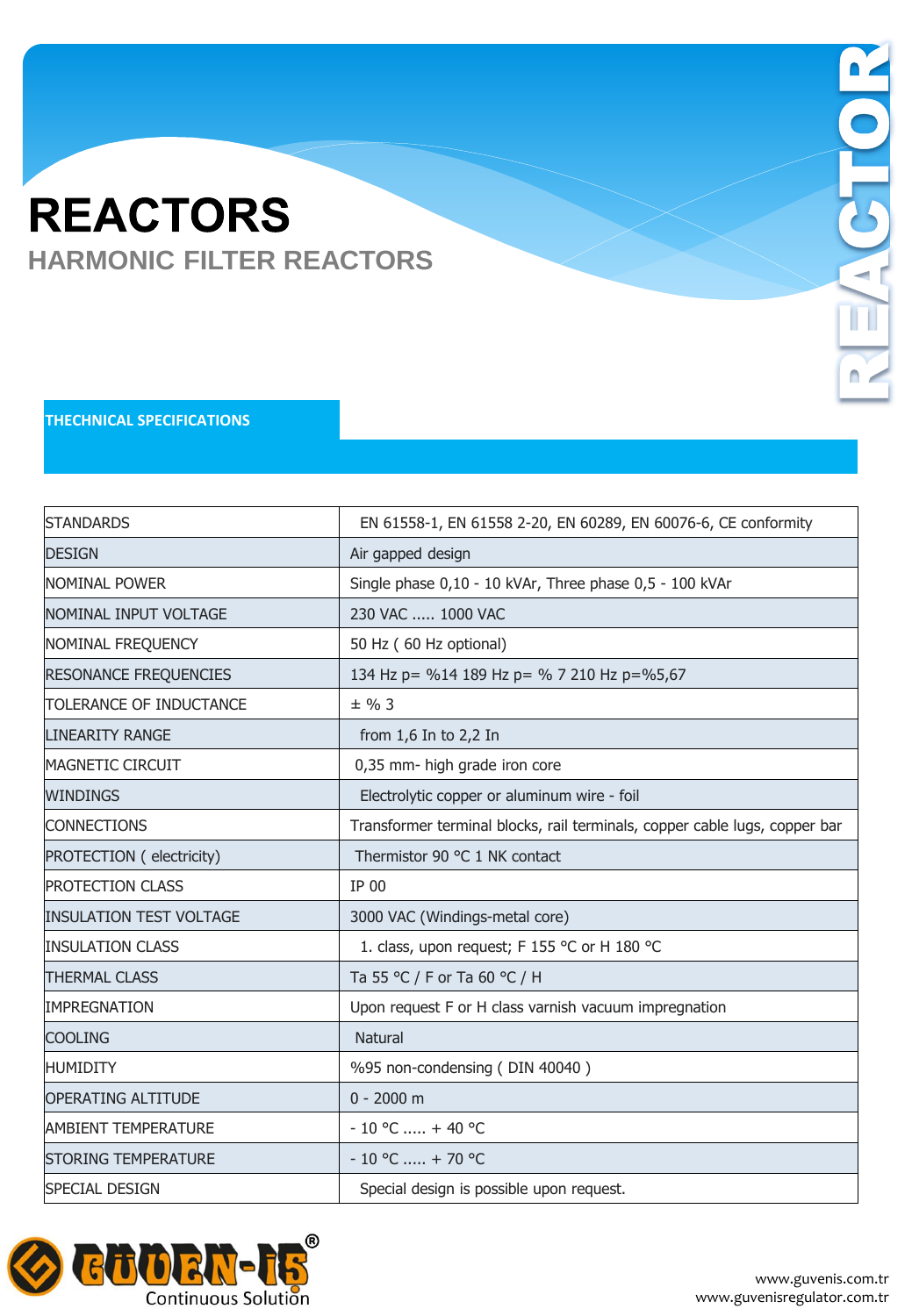





 $\Box$ 

#### **189 Hz p=%7 THREE PHASE DETUNED FILTER REACTOR DIMENSIONS**

| <b>RODUCT CODE</b>    | Qc (kVAr) | Ln(mH) | In $(A)$ | Ith $(A)$ | Ilin(A) | $A$ (mm) | $B$ (mm) | $C$ (mm) | Weight(kg) |
|-----------------------|-----------|--------|----------|-----------|---------|----------|----------|----------|------------|
| GVN HFT71             | 1,00      | 38,35  | 1,53     | 1,68      | 2,75    | 145      | 150      | 64       | 2,30       |
| <b>GVN HF T 7 2,5</b> | 2,50      | 15,34  | 3,83     | 4,21      | 6,89    | 145      | 150      | 70       | 3,10       |
| GVN HFT74             | 4,00      | 9,59   | 6,12     | 6,73      | 11,02   | 168      | 180      | 74       | 6,70       |
| GVN HFT75             | 5,00      | 7,67   | 7,65     | 8,42      | 13,77   | 168      | 180      | 79       | 7,60       |
| GVN HF T 7 6,25       | 6,25      | 6,14   | 9,56     | 10,52     | 17,21   | 168      | 180      | 84       | 8,70       |
| <b>GVN HF T 7 7,5</b> | 7,50      | 5,11   | 11,48    | 12,62     | 20,66   | 168      | 180      | 94       | 10,90      |
| GVN HF T 7 10         | 10,00     | 3,83   | 15,30    | 16,83     | 27,54   | 210      | 240      | 100      | 12,50      |
| GVN HF T 7 12,5       | 12,50     | 3,07   | 19,13    | 21,04     | 34,43   | 210      | 240      | 100      | 14,90      |
| <b>GVN HF T 7 15</b>  | 15,00     | 2,56   | 22,95    | 25,25     | 41,31   | 210      | 240      | 100      | 16,40      |
| <b>GVN HF T 7 20</b>  | 20,00     | 1,92   | 30,60    | 33,66     | 55,08   | 210      | 240      | 110      | 20,50      |
| <b>GVN HF T 7 25</b>  | 25,00     | 1,53   | 38,25    | 42,08     | 68,85   | 210      | 240      | 120      | 24,20      |
| GVN HF T 7 30         | 30,00     | 1,28   | 45,90    | 50,49     | 82,62   | 260      | 300      | 126      | 30,30      |
| GVN HF T 7 40         | 40,00     | 0,96   | 61,20    | 67,32     | 110,16  | 260      | 300      | 136      | 32,00      |
| <b>GVN HF T 7 50</b>  | 50,00     | 0,77   | 76,50    | 84,15     | 137,70  | 260      | 300      | 146      | 38,4       |
| <b>GVN HF T 7 60</b>  | 60,00     | 0,64   | 91,80    | 100,98    | 165,24  | 260      | 300      | 156      | 49         |
| <b>GVN HF T 7 70</b>  | 70,00     | 0,55   | 107,10   | 117,81    | 192,78  | 310      | 360      | 156      | 55,2       |
| <b>GVN HF T 7 80</b>  | 80,00     | 0,48   | 122,40   | 134,64    | 220,32  | 310      | 360      | 166      | 57,6       |
| <b>GVN HF T 7 90</b>  | 90,00     | 0,43   | 137,70   | 151,47    | 247,86  | 310      | 360      | 166      | 59,2       |
| GVN HF T 7 100        | 100,00    | 0,38   | 153,00   | 168,30    | 275,40  | 310      | 360      | 176      | 63,2       |

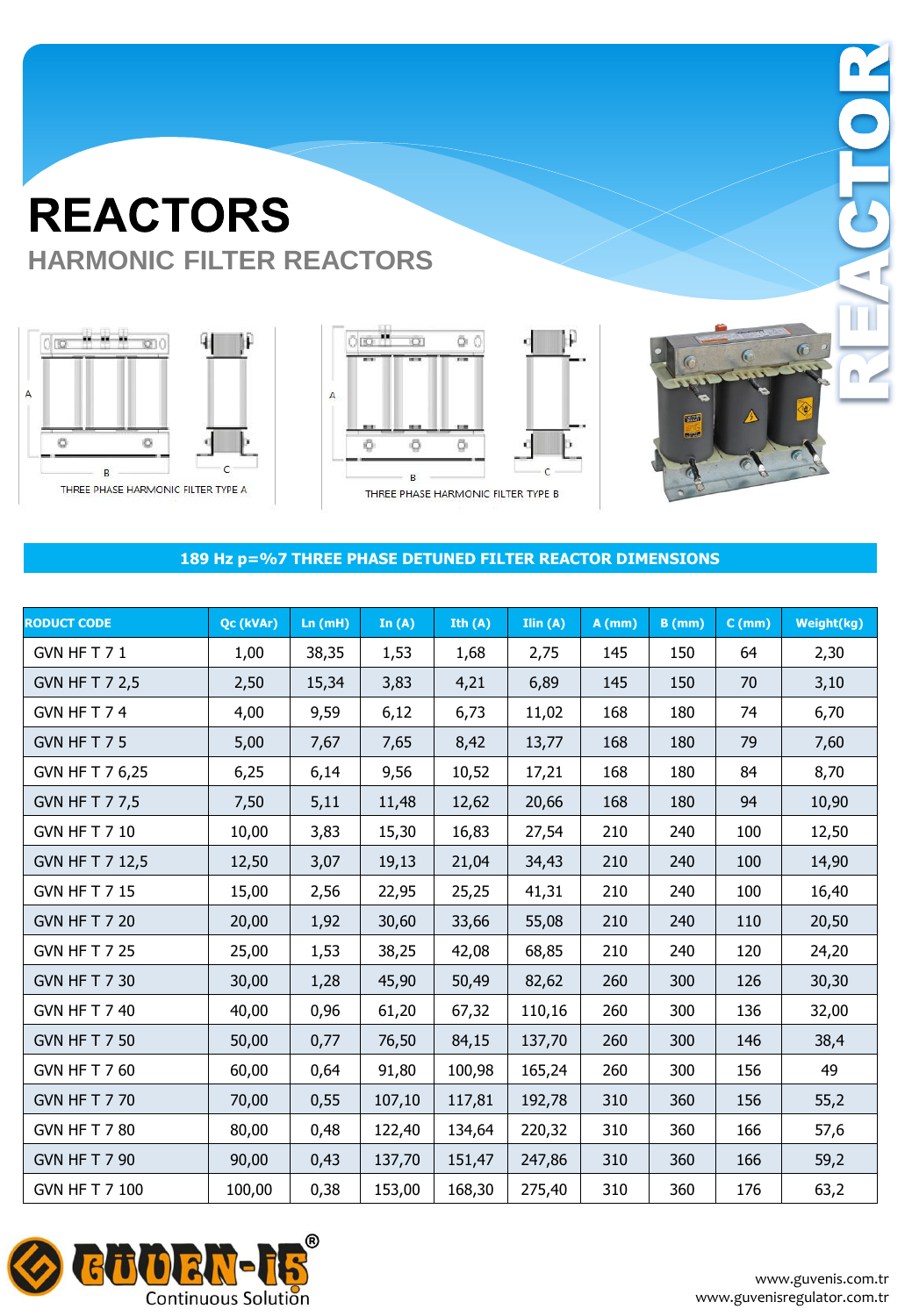





 $\Box$ 

#### **Fr : 189 Hz p= %7 HARMONIC FILTER – CAPACITOR SELCETION TABLE ( Un= 400 VAC Fn = 50 Hz )**

| <b>CAPACITOR POWER</b> | <b>440 VAC CAPACITOR</b><br><b>HARMONIC FILTER</b> |        | <b>480 VAC CAPACITOR</b><br><b>HARMONIC FILTER</b> |        | <b>525 VAC CAPACITOR</b><br><b>HARMONIC FILTER</b> |        |  |
|------------------------|----------------------------------------------------|--------|----------------------------------------------------|--------|----------------------------------------------------|--------|--|
| <b>Qcn (kVAr)</b>      | Qc (kVAr)                                          | Ln(mH) | Qc (kVAr)<br>Ln(mH)                                |        | Qc (kVAr)                                          | Ln(mH) |  |
| 0,5                    | 0,44                                               | 86,30  | 0,37                                               | 102,87 | 0,31                                               | 122,87 |  |
| $\mathbf{1}$           | 0,89                                               | 43,15  | 0,75                                               | 51,43  | 0,624                                              | 61,43  |  |
| 1,5                    | 1,33                                               | 28,77  | 1,12                                               | 34,29  | 0,94                                               | 40,96  |  |
| 2,5                    | 2,22                                               | 17,26  | 1,87                                               | 20,57  | 1,56                                               | 24,57  |  |
| 5                      | 4,44                                               | 8,63   | 3,73                                               | 10,29  | 3,12                                               | 12,29  |  |
| 7,5                    | 6,66                                               | 5,75   | 5,60                                               | 6,86   | 4,68                                               | 8,19   |  |
| 10                     | 8,89                                               | 4,32   | 7,47                                               | 5,14   | 6,24                                               | 6,14   |  |
| 12,5                   | 11,11                                              | 3,45   | 9,33                                               | 4,11   | 7,80                                               | 4,91   |  |
| 15                     | 13,33                                              | 2,88   | 11,20                                              | 3,43   | 9,36                                               | 4,10   |  |
| 20                     | 17,77                                              | 2,16   | 14,93                                              | 2,57   | 12,48                                              | 3,07   |  |
| 25                     | 22,22                                              | 1,73   | 18,67                                              | 2,06   | 15,61                                              | 2,46   |  |
| 30                     | 26,66                                              | 1,44   | 22,40                                              | 1,71   | 18,73                                              | 2,05   |  |
| 40 (2x20)              | 35,54                                              | 1,08   | 29,87                                              | 1,29   | 24,97                                              | 1,54   |  |
| 50 (2x25)              | 44,43                                              | 0,86   | 37,34                                              | 1,03   | 31,21                                              | 1,23   |  |
| 60 (2x30)              | 53,32                                              | 0,72   | 44,80                                              | 0,86   | 37,45                                              | 1,02   |  |
| 75 (3x25)              | 66,65                                              | 0,58   | 56,00                                              | 0,69   | 46,82                                              | 0,82   |  |
| 80 (4x20)              | 71,09                                              | 0,54   | 59,74                                              | 0,64   | 49,94                                              | 0,77   |  |
| 90 (3x30)              | 79,97                                              | 0,48   | 67,20                                              | 0,57   | 56,18                                              | 0,68   |  |
| 100 (5x25)             | 88,86                                              | 0,43   | 74,67                                              | 0,51   | 62,42                                              | 0,61   |  |

Detuned filter reactor power values are crucial for % 100 compensation performance, in order to avoid performance loss please use proper filter with the capacitor.

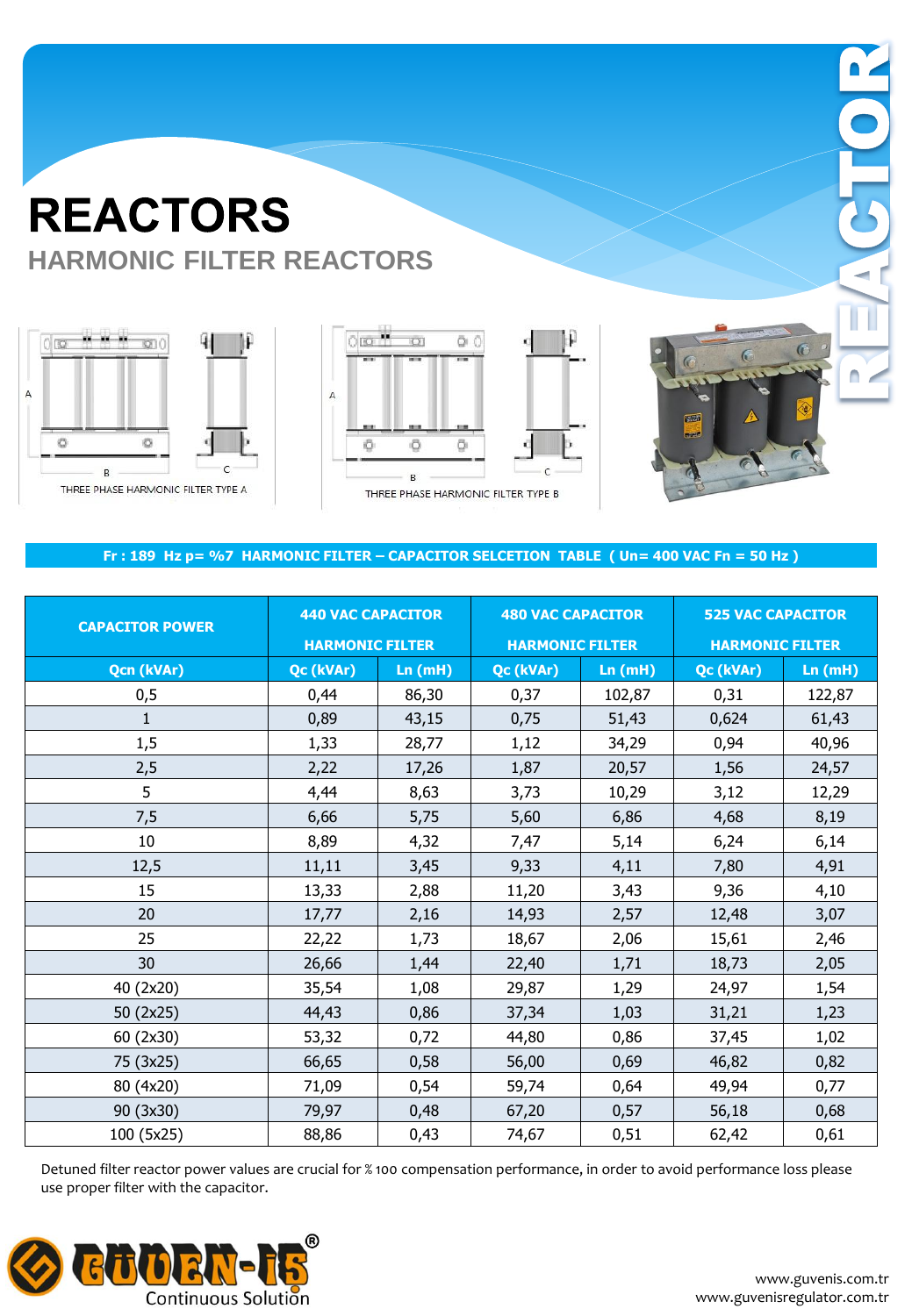





 $\Box$ 

#### **210 Hz p=%5,67 THREE PHASE DETUNED FILTER REACTOR DIMENSIONS**

| <b>PRODUCT CODE</b> | Qc (kVAr) | Ln(mH) | In $(A)$ | Ith $(A)$ | Ilin(A) | $A$ (mm) | $B$ (mm) | $C$ (mm) | <b>Weight (kg)</b> |
|---------------------|-----------|--------|----------|-----------|---------|----------|----------|----------|--------------------|
| GVN HF T 5,67 1     | 1,00      | 30,62  | 1,53     | 1,68      | 2,75    | 145      | 150      | 64       | 2,20               |
| GVN HF T 5,67 2,5   | 2,50      | 12,25  | 3,83     | 4,21      | 6,89    | 145      | 150      | 70       | 3,10               |
| GVN HF T 5,67 4     | 4,00      | 7,66   | 6,12     | 6,73      | 11,02   | 168      | 180      | 74       | 6,40               |
| GVN HF T 5,67 5     | 5,00      | 6,12   | 7,65     | 8,42      | 13,77   | 168      | 180      | 79       | 7,20               |
| GVN HF T 5,67 6,25  | 6,25      | 4,90   | 9,56     | 10,52     | 17,21   | 168      | 180      | 84       | 8,30               |
| GVN HF T 5,67 7,5   | 7,50      | 4,08   | 11,48    | 12,62     | 20,66   | 168      | 180      | 94       | 10,40              |
| GVN HF T 5,67 10    | 10,00     | 3,06   | 15,30    | 16,83     | 27,54   | 210      | 240      | 100      | 12,10              |
| GVN HF T 5,67 12,5  | 12,50     | 2,45   | 19,13    | 21,04     | 34,43   | 210      | 240      | 100      | 13,50              |
| GVN HF T 5,67 15    | 15,00     | 2,04   | 22,95    | 25,25     | 41,31   | 210      | 240      | 100      | 14,30              |
| GVN HF T 5,67 20    | 20,00     | 1,53   | 30,60    | 33,66     | 55,08   | 210      | 240      | 110      | 17,50              |
| GVN HF T 5,67 25    | 25,00     | 1,22   | 38,25    | 42,08     | 68,85   | 210      | 240      | 120      | 23,30              |
| GVN HF T 5,67 30    | 30,00     | 1,02   | 45,90    | 50,49     | 82,62   | 260      | 300      | 126      | 27,50              |
| GVN HF T 5,67 40    | 40,00     | 0,77   | 61,20    | 67,32     | 110,16  | 260      | 300      | 136      | 30,20              |
| GVN HF T 5,67 50    | 50,00     | 0,61   | 76,50    | 84,15     | 137,70  | 260      | 300      | 146      | 36,5               |
| GVN HF T 5,67 60    | 60,00     | 0,51   | 91,80    | 100,98    | 165,24  | 260      | 300      | 156      | 43,5               |
| GVN HF T 5,67 70    | 70,00     | 0,44   | 107,10   | 117,81    | 192,78  | 310      | 360      | 156      | 52,2               |
| GVN HF T 5,67 80    | 80,00     | 0,38   | 122,40   | 134,64    | 220,32  | 310      | 360      | 166      | 53,5               |
| GVN HF T 5,67 90    | 90,00     | 0,34   | 137,70   | 151,47    | 247,86  | 310      | 360      | 166      | 54,8               |
| GVN HF T 5,67 100   | 100,00    | 0,31   | 153,00   | 168,30    | 275,40  | 310      | 360      | 176      | 60,6               |

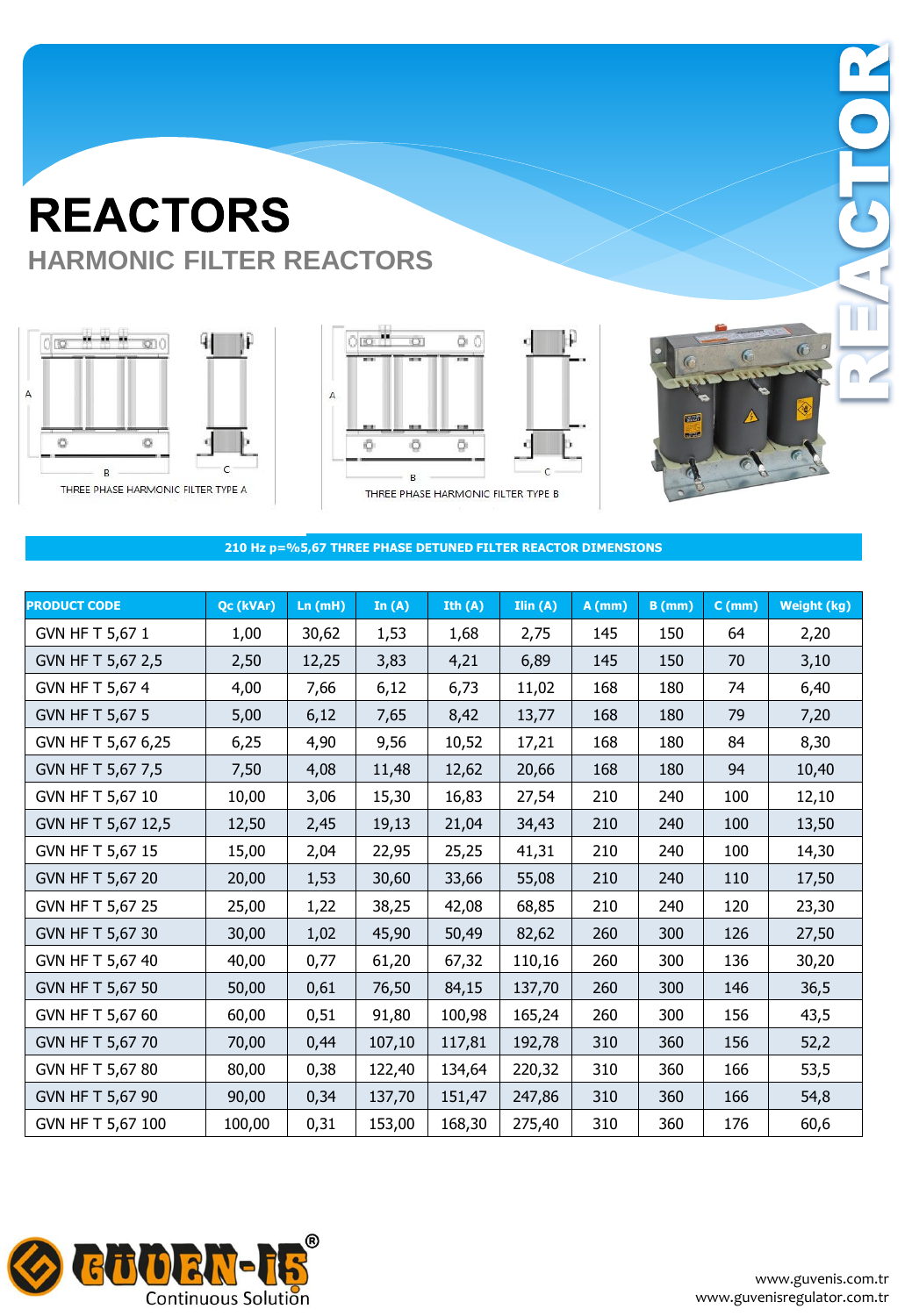





### **Fr : 210 Hz P= %5,67 HARMONIC FILTER – CAPACITOR SELCETION TABLE ( Un= 400 VAC Fn = 50 Hz )**

| <b>CAPACITOR POWER</b> | <b>440 VAC CAPACITOR</b> |        | <b>480 VAC CAPACITOR</b> |        | <b>525 VAC CAPACITOR</b> |        |  |
|------------------------|--------------------------|--------|--------------------------|--------|--------------------------|--------|--|
|                        | <b>HARMONIC FILTER</b>   |        | <b>HARMONIC FILTER</b>   |        | <b>HARMONIC FILTER</b>   |        |  |
| <b>Qcn (kVAr)</b>      | Qc (kVAr)                | Ln(mH) | Qc (kVAr)                | Ln(mH) | Qc (kVAr)                | Ln(mH) |  |
| 0,5                    | 0,44                     | 69,90  | 0,37                     | 83,19  | 0,31                     | 99,52  |  |
| $\mathbf{1}$           | 0,88                     | 34,95  | 0,74                     | 41,60  | 0,62                     | 49,76  |  |
| 1,5                    | 1,31                     | 23,30  | 1,10                     | 27,73  | 0,92                     | 33,17  |  |
| 2,5                    | 2,19                     | 13,98  | 1,84                     | 16,64  | 1,54                     | 19,90  |  |
| 5                      | 4,38                     | 6,99   | 3,68                     | 8,32   | 3,08                     | 9,95   |  |
| 7,5                    | 6,57                     | 4,66   | 5,52                     | 5,55   | 4,62                     | 6,63   |  |
| 10                     | 8,76                     | 3,50   | 7,36                     | 4,16   | 6,15                     | 4,98   |  |
| 12,5                   | 10,95                    | 2,80   | 9,20                     | 3,33   | 7,69                     | 3,98   |  |
| 15                     | 13,14                    | 2,33   | 11,04                    | 2,77   | 9,23                     | 3,32   |  |
| 20                     | 17,52                    | 1,75   | 14,72                    | 2,08   | 12,31                    | 2,49   |  |
| 25                     | 21,90                    | 1,40   | 18,41                    | 1,66   | 15,39                    | 1,99   |  |
| 30                     | 26,28                    | 1,17   | 22,09                    | 1,39   | 18,46                    | 1,66   |  |
| 40 (2x20)              | 35,04                    | 0,87   | 29,45                    | 1,04   | 24,62                    | 1,24   |  |
| 50 (2x25)              | 43,81                    | 0,70   | 36,81                    | 0,83   | 30,77                    | 1,00   |  |
| 60 (2x30)              | 52,57                    | 0,58   | 44,17                    | 0,69   | 36,92                    | 0,83   |  |
| 75 (3x25)              | 65,71                    | 0,47   | 55,22                    | 0,55   | 46,16                    | 0,66   |  |
| 80 (4x20)              | 70,09                    | 0,44   | 58,90                    | 0,52   | 49,23                    | 0,62   |  |
| 90 (3x30)              | 78,85                    | 0,39   | 66,26                    | 0,46   | 55,39                    | 0,55   |  |
| 100 (5x25)             | 87,61                    | 0,35   | 73,62                    | 0,42   | 61,54                    | 0,50   |  |

Detuned filter reactor power values are crucial for % 100 compensation performance, in order to avoid performance loss please use proper filter with the capacitor.

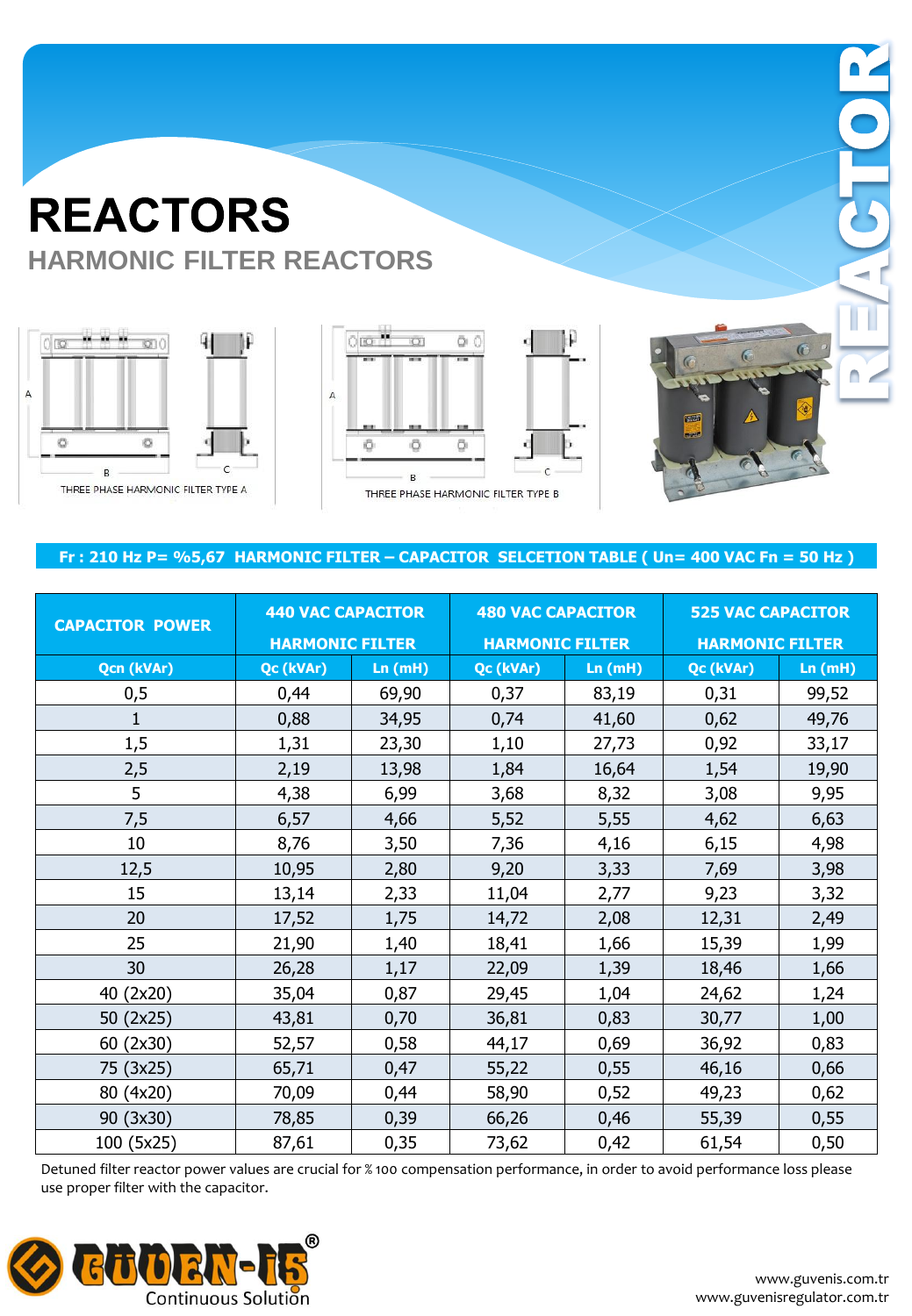





 $\Box$ 

**134 Hz p=%14 THREE PHASE DETUNED FILTER REACTOR DIMENSIONS**

| <b>PRODUCT CODE</b>   | Qc (kVAr) | Ln(mH) | In $(A)$ | Ith $(A)$ | Ilin(A) | $A$ (mm) | $B$ (mm) | $C$ (mm) | Weight (kg) |
|-----------------------|-----------|--------|----------|-----------|---------|----------|----------|----------|-------------|
| <b>GVN HF T 14 1</b>  | 1,00      | 82,49  | 1,53     | 1,68      | 2,75    | 145      | 150      | 64       | 3,90        |
| GVN HF T 14 2,5       | 2,50      | 33,00  | 3,83     | 4,21      | 6,89    | 145      | 150      | 75       | 6,80        |
| <b>GVN HF T 144</b>   | 4,00      | 20,62  | 6,12     | 6,73      | 11,02   | 168      | 180      | 79       | 8,50        |
| <b>GVN HF T 14 5</b>  | 5,00      | 16,50  | 7,65     | 8,42      | 13,77   | 168      | 180      | 84       | 13,00       |
| GVN HF T 14 6,25      | 6,25      | 13,20  | 9,56     | 10,52     | 17,21   | 168      | 180      | 94       | 14,70       |
| GVN HF T 14 7,5       | 7,50      | 11,00  | 11,48    | 12,62     | 20,66   | 210      | 210      | 100      | 16,20       |
| GVN HF T 14 10        | 10,00     | 8,25   | 15,30    | 16,83     | 27,54   | 210      | 240      | 100      | 19,10       |
| GVN HF T 14 12,5      | 12,50     | 6,60   | 19,13    | 21,04     | 34,43   | 210      | 240      | 110      | 21,50       |
| GVN HF T 14 15        | 15,00     | 5,50   | 22,95    | 25,25     | 41,31   | 210      | 240      | 110      | 23,30       |
| GVN HF T 14 20        | 20,00     | 4,12   | 30,60    | 33,66     | 55,08   | 210      | 240      | 120      | 33,50       |
| <b>GVN HF T 14 25</b> | 25,00     | 3,30   | 38,25    | 42,08     | 68,85   | 260      | 300      | 126      | 38,00       |
| GVN HF T 14 30        | 30,00     | 2,75   | 45,90    | 50,49     | 82,62   | 260      | 300      | 136      | 43,20       |
| GVN HF T 14 40        | 40,00     | 2,06   | 61,20    | 67,32     | 110,16  | 260      | 300      | 146      | 59,20       |
| GVN HF T 14 50        | 50,00     | 1,65   | 76,50    | 84,15     | 137,70  | 260      | 300      | 156      | 67,5        |
| GVN HF T 14 60        | 60,00     | 1,37   | 91,80    | 100,98    | 165,24  | 310      | 360      | 156      | 72,3        |
| GVN HF T 14 70        | 70,00     | 1,18   | 107,10   | 117,81    | 192,78  | 310      | 360      | 166      | 89,4        |
| GVN HF T 14 80        | 80,00     | 1,03   | 122,40   | 134,64    | 220,32  | 310      | 360      | 176      | 98,8        |
| GVN HF T 14 90        | 90,00     | 0,92   | 137,70   | 151,47    | 247,86  | 310      | 360      | 176      | 105,8       |
| GVN HF T 14 100       | 100,00    | 0,82   | 153,00   | 168,30    | 275,40  | 410      | 480      | 208      | 126,9       |

Detuned filter reactor power values are crucial for % 100 compensation performance, in order to avoid performance loss please use proper filter with the capacitor.

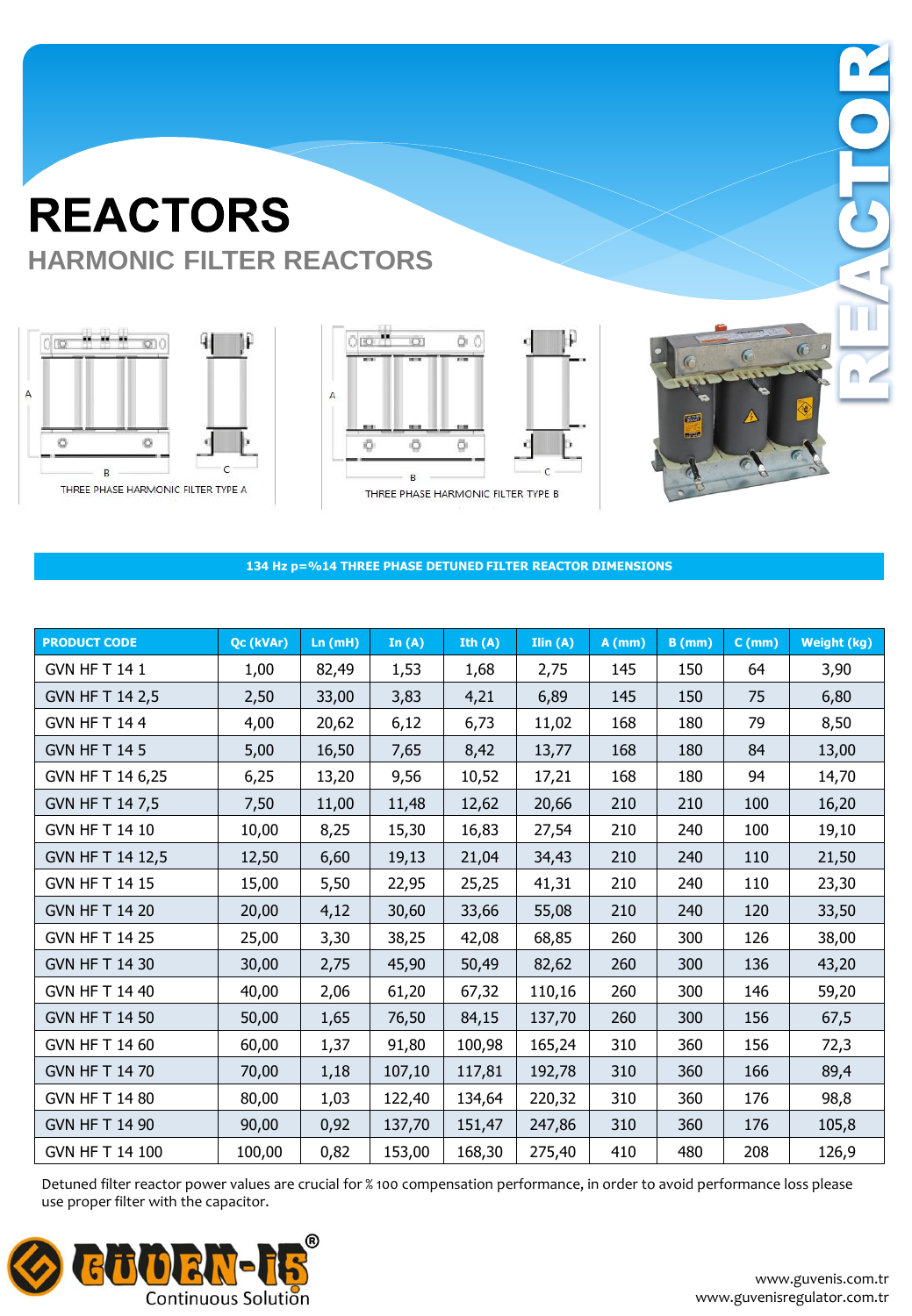





 $\Box$ 

#### **Fr : 134 Hz P= %14 HARMONIC FILTER – CAPACITOR SELCETION TABLE ( Un= 400 VAC Fn = 50 Hz )**

| <b>CAPACITOR POWER</b> | <b>440 VAC CAPACITOR</b><br><b>HARMONIC FILTER</b> |        | <b>480 VAC CAPACITOR</b><br><b>HARMONIC FILTER</b> |        | <b>525 VAC CAPACITOR</b><br><b>HARMONIC FILTER</b> |        |
|------------------------|----------------------------------------------------|--------|----------------------------------------------------|--------|----------------------------------------------------|--------|
| Qcn (kVAr)             | Qc (kVAr)                                          | Ln(mH) | Qc (kVAr)                                          | Ln(mH) | Qc (kVAr)                                          | Ln(mH) |
| 0,5                    | CAN NOT BE USED                                    |        | 0,40                                               | 204,32 | 0,34                                               | 244,43 |
| 1                      | CAN NOT BE USED                                    |        | 0,81                                               | 102,16 | 0,68                                               | 122,21 |
| 1,5                    | CAN NOT BE USED                                    |        | 1,21                                               | 68,11  | 1,01                                               | 81,48  |
| 2,5                    | CAN NOT BE USED                                    |        | 2,02                                               | 40,86  | 1,69                                               | 48,89  |
| 5                      | CAN NOT BE USED                                    |        | 4,04                                               | 20,43  | 3,38                                               | 24,44  |
| 7,5                    | CAN NOT BE USED                                    |        | 6,06                                               | 13,62  | 5,06                                               | 16,30  |
| 10                     | CAN NOT BE USED                                    |        | 8,08                                               | 10,22  | 6,75                                               | 12,22  |
| 12,5                   | CAN NOT BE USED                                    |        | 10,09                                              | 8,17   | 8,44                                               | 9,78   |
| 15                     | CAN NOT BE USED                                    |        | 12,11                                              | 6,81   | 10,13                                              | 8,15   |
| 20                     | CAN NOT BE USED                                    |        | 16,15                                              | 5,11   | 13,50                                              | 6,11   |
| 25                     | CAN NOT BE USED                                    |        | 20,19                                              | 4,09   | 16,88                                              | 4,89   |
| 30                     | CAN NOT BE USED                                    |        | 24,23                                              | 3,41   | 20,25                                              | 4,07   |
| 40 (2x20)              | CAN NOT BE USED                                    |        | 32,30                                              | 2,55   | 27,00                                              | 3,06   |
| 50 (2x25)              | CAN NOT BE USED                                    |        | 40,38                                              | 2,04   | 33,75                                              | 2,44   |
| 60 (2x30)              | CAN NOT BE USED                                    |        | 48,45                                              | 1,70   | 40,50                                              | 2,04   |
| 75 (3x25)              | CAN NOT BE USED                                    |        | 60,56                                              | 1,36   | 50,63                                              | 1,63   |
| 80 (4x20)              | CAN NOT BE USED                                    |        | 64,60                                              | 1,28   | 54,00                                              | 1,53   |
| 90 (3x30)              | CAN NOT BE USED                                    |        | 72,68                                              | 1,14   | 60,75                                              | 1,36   |
| 100 (5x25)             | CAN NOT BE USED                                    |        | 80,75                                              | 1,02   | 67,50                                              | 1,22   |

Detuned filter reactor power values are crucial for % 100 compensation performance, in order to avoid performance loss please use proper filter with the capacitor

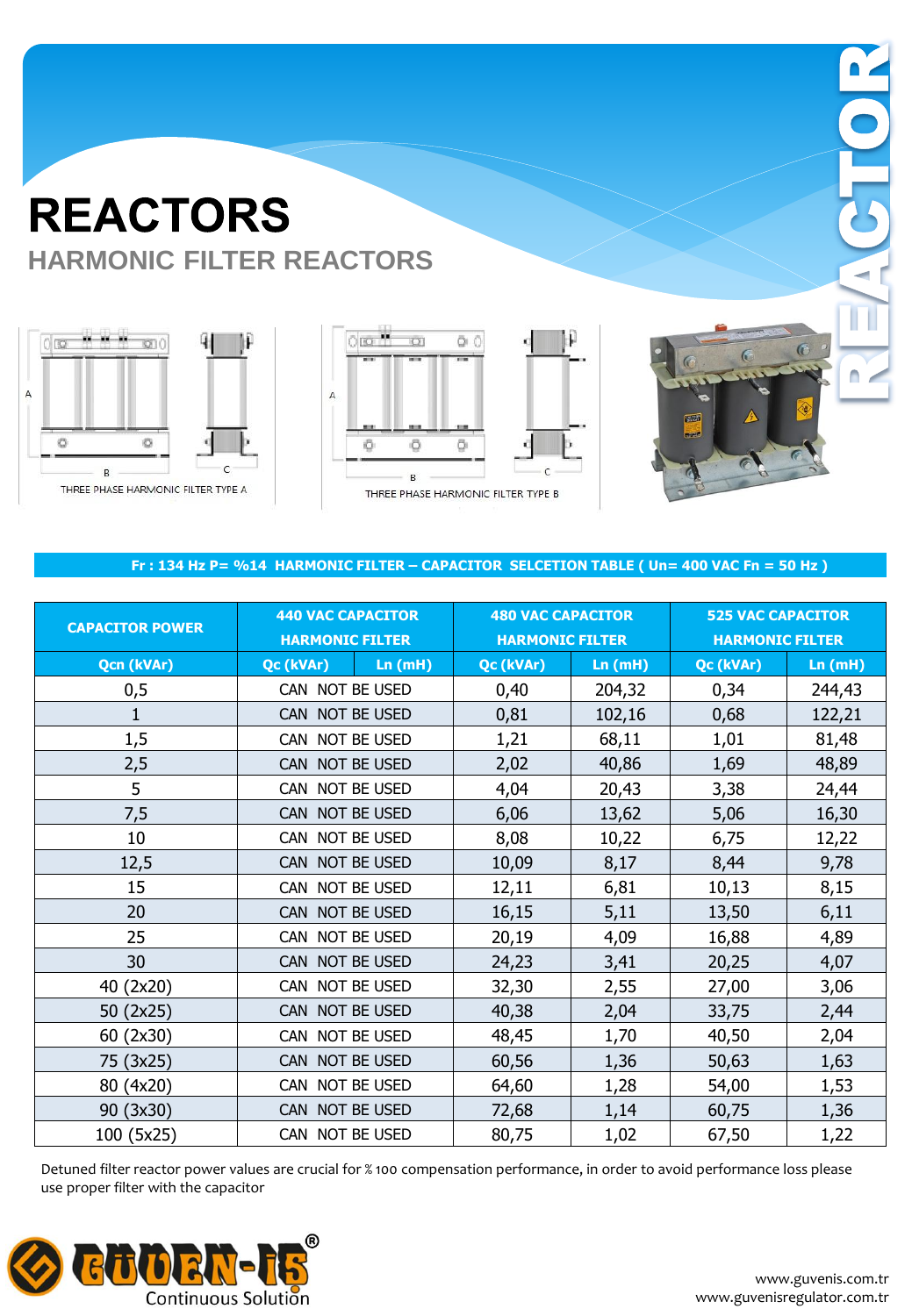

eee

 $\, {\bf B}$ 

 $\circledcirc$ 

O

 $\boldsymbol{A}$ 

 $\overline{\circ}$ 

MODEL C





 $\, {\bf B}$ 

 $\boldsymbol{A}$ 

 $\sqrt{C}$ 





**SINGLE PHASE DETUNED FILTER REACTOR DIMENSIONS fr : 189 Hz p=%7** 

 $\circledcirc$ 

| <b>PRODUCT CODE</b>   | Qc (kVAr) | In (mH) | In $(A)$ | Ith $(A)$ | Ilin(A) | A   | B   | $\mathbf C$ | Weight(kg) |
|-----------------------|-----------|---------|----------|-----------|---------|-----|-----|-------------|------------|
| GVN HF M 7 0,5        | 0,40      | 34,8    | 1,84     | 2,03      | 3,32    | 89  | 75  | 57          | 0,90       |
| GVN HF M 7 0,55       | 0,55      | 25,3    | 2,53     | 2,79      | 4,56    | 89  | 75  | 66          | 1,20       |
| GVN HF M 7 0,60       | 0,60      | 23,2    | 2,77     | 3,04      | 4,98    | 89  | 75  | 66          | 1,25       |
| GVN HF M 7 0,8        | 0,80      | 17,4    | 3,69     | 4,06      | 6,64    | 87  | 85  | 64          | 1,30       |
| GVN HF M 7 1          | 1,00      | 13,9    | 4,61     | 5,07      | 8,30    | 87  | 85  | 64          | 1,35       |
| GVN HF M 7 1,5        | 1,50      | 9,28    | 6,91     | 7,60      | 12,44   | 87  | 85  | 78          | 1,85       |
| GVN HF M 7 2          | 2,00      | 6,96    | 9,22     | 10,14     | 16,59   | 87  | 85  | 89          | 2,00       |
| GVN HF M 7 2,5        | 2,50      | 5,57    | 11,52    | 12,67     | 20,74   | 88  | 95  | 82          | 2,50       |
| GVN HF M 73           | 3,00      | 4,64    | 13,83    | 15,21     | 24,89   | 88  | 95  | 86          | 2,70       |
| GVN HF M 74           | 4,00      | 3,48    | 18,43    | 20,28     | 33,18   | 109 | 110 | 100         | 3,85       |
| GVN HF M 7 5          | 5,00      | 2,78    | 23,04    | 25,35     | 41,48   | 120 | 120 | 100         | 4,60       |
| <b>GVN HF M 7 7,5</b> | 7,50      | 1,85    | 34,57    | 38,02     | 62,22   | 145 | 150 | 120         | 8,00       |
| <b>GVN HF M 710</b>   | 10,00     | 1,39    | 46,09    | 50,70     | 82,96   | 145 | 150 | 130         | 9,30       |